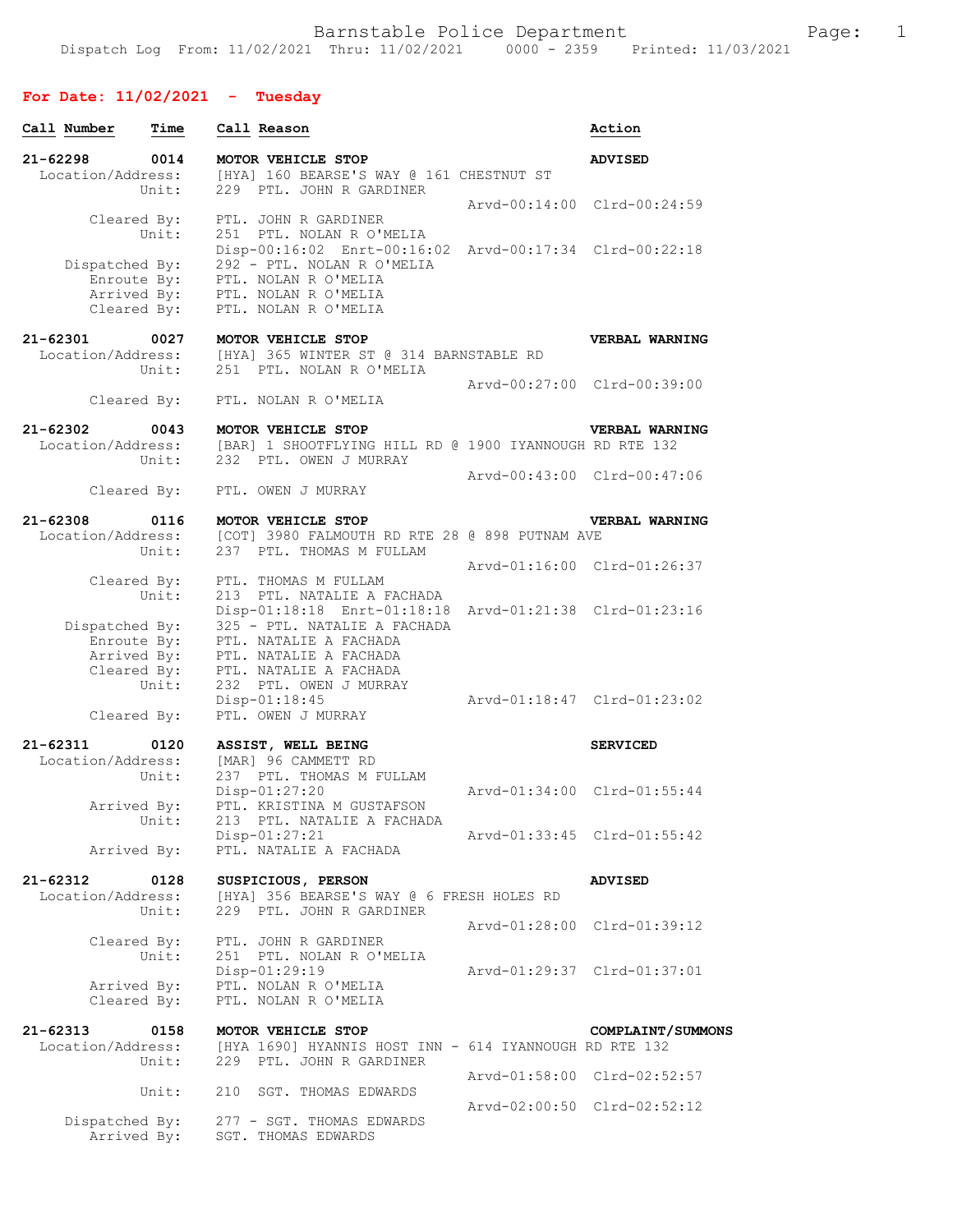Dispatch Log From: 11/02/2021 Thru: 11/02/2021 0000 - 2359 Printed: 11/03/2021 Cleared By: SGT. THOMAS EDWARDS Unit: 251 PTL. NOLAN R O'MELIA Arvd-02:03:31 Clrd-02:51:47 Dispatched By: 292 - PTL. NOLAN R O'MELIA Arrived By: PTL. NOLAN R O'MELIA Cleared By: PTL. NOLAN R O'MELIA Unit: 216 PTL. BRAILA C ROY Disp-02:20:03 Arvd-02:24:31 Clrd-02:51:53 Arrived By: PTL. BRAILA C ROY Cleared By: PTL. BRAILA C ROY Refer To Arrest: 21-1820-AR **21-62314 0211 MOTOR VEHICLE STOP CONTRACT VERBAL WARNING** Location/Address: [MAR] 818 RACE LN @ 1230 RTE 149 Location/Address: [MAR] 818 RACE LN @ 1230 RTE 149 Unit: 232 PTL. OWEN J MURRAY Arvd-02:11:00 Clrd-02:19:28 **21-62316 0309 MOTOR VEHICLE STOP UNFOUNDED**  Location/Address: [MAR] STARLIGHT DR<br>Unit: 232 PTL. OWEN J MU 232 PTL. OWEN J MURRAY Arvd-03:09:00 Clrd-03:11:57 Cleared By: PTL. OWEN J MURRAY **21-62319 0422 ASSIST ADVISED**  Location/Address: [BAR] 270 COMMUNICATION WAY Apt. #2E Unit: 230 PTL. JONATHAN D MOORE Disp-04:22:58 Arvd-04:29:42 Clrd-04:49:22 Arrived By: PTL. JONATHAN D MOORE Cleared By: PTL. JONATHAN D MOORE **21-62322 0614 VANDALISM REPORT TAKEN**  Location/Address: [HYA 2859] EASTERN BANK - 375 IYANNOUGH RD RTE 28 Unit: 223 PTL. MARCUS B CUNNINGHAM Disp-06:16:26 Arvd-06:24:38 Clrd-06:41:54 Arrived By: PTL. MARCUS B CUNNINGHAM Cleared By: PTL. MARCUS B CUNNINGHAM Refer To Incident: 21-2181-OF **21-62323 0620 SUMMONS, SERVE SERVED IN HAND**  Location/Address: [HYA] 233 FAWCETT LN Unit: 232 PTL. OWEN J MURRAY Arvd-06:20:50 Clrd-06:27:22 **21-62324 0624 TRAFFIC, ENFORCEMENT ACTIVITY SERVICED**  Location/Address: [WBA] 460 CHURCH ST @ 335 PARKER RD Unit: 230 PTL. JONATHAN D MOORE Arvd-06:25:30 Clrd-07:15:25 **21-62325 0625 MOTOR VEHICLE STOP SERVICED**  Location/Address: [HYA] 200 YARMOUTH RD @ 156 IYANNOUGH RD RTE 28 Unit: 210 SGT. THOMAS EDWARDS Arvd-06:25:00 Clrd-06:28:53<br>Cleared By: SGT. THOMAS EDWARDS SGT. THOMAS EDWARDS **21-62326 0635 TRAFFIC, ENFORCEMENT ACTIVITY SERVICED**  Location/Address: [CEN] 378 GREAT MARSH RD @ 1183 SHOOTFLYING HILL RD<br>Unit: 213 PTL. NATALIE A FACHADA 213 PTL. NATALIE A FACHADA Arvd-06:35:40 Clrd-07:20:54 **21-62327 0635 BUILDING CHECK SERVICED**  Location/Address: [HYA 103] BARNSTABLE MUNICIPAL AIRPORT - TERMINAL - 480 BARNSTABLE RD Unit: 216 PTL. BRAILA C ROY Arvd-06:35:00 Clrd-06:43:03 **21-62328 0641 TRAFFIC, ENFORCEMENT ACTIVITY SERVICED**  Location/Address: [MAR] 1240 OSTERVILLE W BARNSTABLE RD @ 28 CAPT. DEYOUNG TER Unit: 237 PTL. THOMAS M FULLAM Arvd-06:41:56 Clrd-07:08:48 **21-62329 0641 MOTOR VEHICLE STOP COMPLAINT/SUMMONS** 

Barnstable Police Department Fage: 2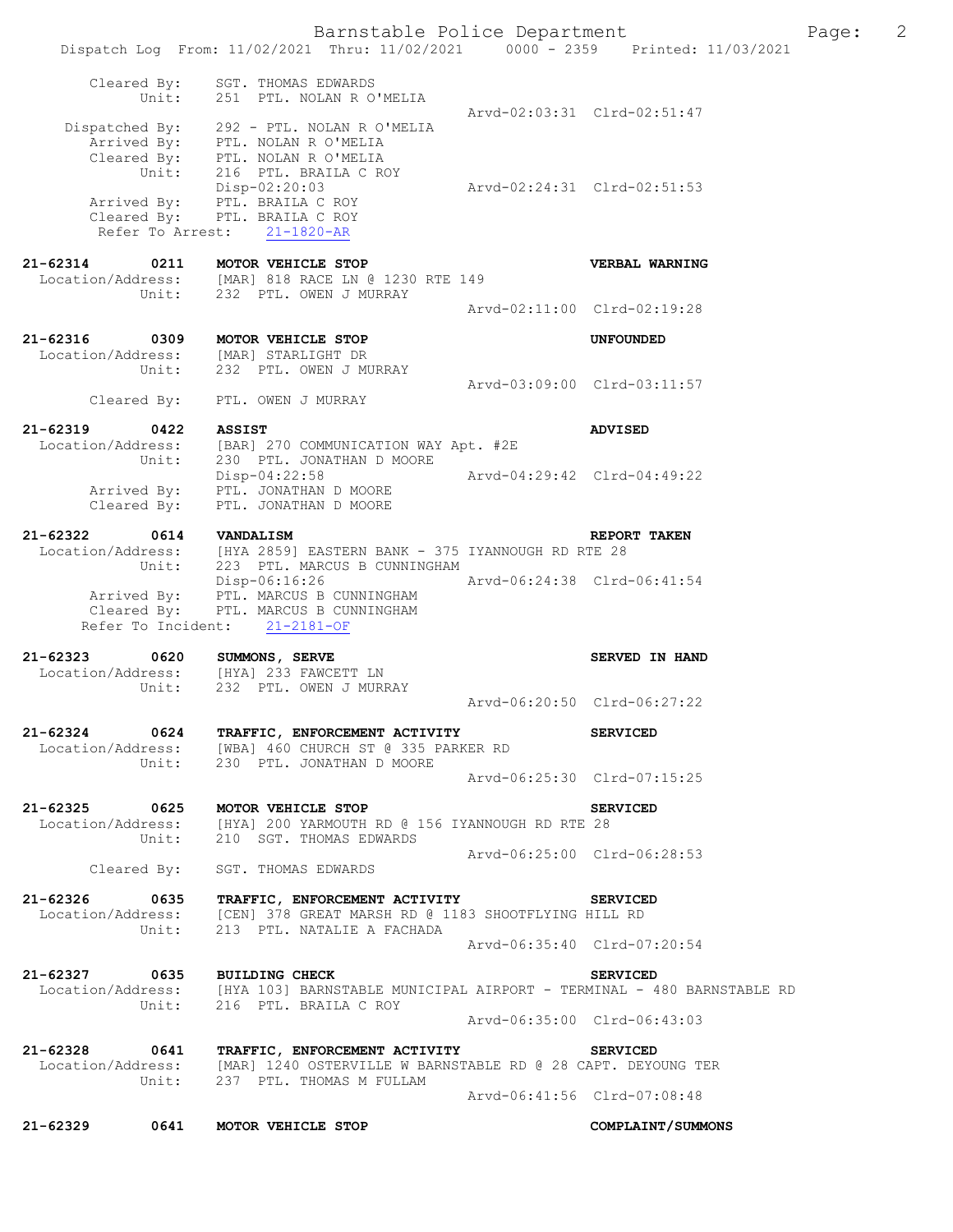|                                       | Barnstable Police Department<br>Dispatch Log From: 11/02/2021 Thru: 11/02/2021 0000 - 2359 Printed: 11/03/2021 |                             |                             | Page: 3 |  |
|---------------------------------------|----------------------------------------------------------------------------------------------------------------|-----------------------------|-----------------------------|---------|--|
| Location/Address:                     | [HYA] 516 BEARSE'S WAY @ 380 FALMOUTH RD RTE 28                                                                |                             |                             |         |  |
| Unit:                                 | 210 SGT. THOMAS EDWARDS                                                                                        |                             | Arvd-06:41:00 Clrd-07:16:54 |         |  |
| Cleared By:<br>Unit:                  | SGT. THOMAS EDWARDS<br>232 PTL. OWEN J MURRAY<br>Disp-06:42:44 Enrt-06:42:45 Arvd-06:42:55 Clrd-07:16:33       |                             |                             |         |  |
| Dispatched By:                        | 320 - PTL. OWEN J MURRAY                                                                                       |                             |                             |         |  |
|                                       | Enroute By: PTL. OWEN J MURRAY                                                                                 |                             |                             |         |  |
| Refer To Summons:                     | Arrived By: PTL. OWEN J MURRAY<br>Cleared By: PTL. OWEN J MURRAY<br>$21 - 1821 - AR$                           |                             |                             |         |  |
|                                       | Summons: JIMENEZ, ANDRES G<br>Address: 14 BRANT WAY HY                                                         |                             |                             |         |  |
| Age:                                  | 14 BRANT WAY HYANNIS, MA<br>57                                                                                 |                             |                             |         |  |
| Charges:                              | LICENSE SUSPENDED FOR OUI, OPER MV WITH<br>STOP/YIELD, FAIL TO                                                 |                             |                             |         |  |
| 21-62331<br>0647                      | MOTOR VEHICLE STOP                                                                                             |                             | VERBAL WARNING              |         |  |
| Unit:                                 | Location/Address: [HYA] 300 SOUTH ST @ 52 PEARL ST<br>233 PTL. JIAN C BARCELO                                  |                             |                             |         |  |
|                                       | Cleared By: PTL. JIAN C BARCELO                                                                                |                             | Arvd-06:47:00 Clrd-06:49:51 |         |  |
|                                       |                                                                                                                |                             |                             |         |  |
| 21-62332<br>0648<br>Location/Address: | <b>DISTURBANCE</b><br>[HYA] 261 STEVENS ST                                                                     |                             | <b>ADVISED</b>              |         |  |
| Unit:                                 | 229 PTL. JOHN R GARDINER<br>Disp-06:49:33                                                                      | Arvd-06:55:44 Clrd-06:56:20 |                             |         |  |
| Arrived By:<br>Cleared By:            | PTL. JOHN R GARDINER<br>PTL. JOHN R GARDINER                                                                   |                             |                             |         |  |
| Unit:                                 | 223 PTL. MARCUS B CUNNINGHAM                                                                                   |                             |                             |         |  |
| Arrived By:                           | Disp-06:49:42<br>PTL. MARCUS B CUNNINGHAM                                                                      | Arvd-06:52:04 Clrd-07:00:30 |                             |         |  |
| Cleared By:                           | PTL. MARCUS B CUNNINGHAM                                                                                       |                             |                             |         |  |
| Unit:                                 | 233 PTL. JIAN C BARCELO<br>Disp-06:53:20                                                                       | Arvd-06:53:22 Clrd-07:00:10 |                             |         |  |
| Cleared By:                           | PTL. JIAN C BARCELO                                                                                            |                             |                             |         |  |
| 21-62333                              | 0711 TRAFFIC, ENFORCEMENT ACTIVITY                                                                             |                             | <b>SERVICED</b>             |         |  |
| Location/Address:<br>Unit:            | [HYA] OLD CRAIGVILLE RD<br>229 PTL, JOHN R GARDINER                                                            |                             |                             |         |  |
|                                       |                                                                                                                |                             | Arvd-07:12:08 Clrd-07:33:47 |         |  |
| 21-62336 0735                         | ALARM, RESIDENTIAL                                                                                             |                             | ALARM - CANCELLED           |         |  |
| Location/Address:                     | [CEN] TAWNY AVE                                                                                                |                             |                             |         |  |
| 21-62338 0809 PRISONER, ESCORT        |                                                                                                                |                             | <b>SERVICED</b>             |         |  |
| Unit:                                 | Location/Address: [BAR 71] BARNSTABLE FIRST DISTRICT COURT - 3195 MAIN ST RTE 6A<br>223 PTL. ANDREW M JOHNSON  |                             |                             |         |  |
| Arrived By:                           | Disp-08:09:25 Arvd-08:17:06 Clrd-08:25:31<br>DISPATCHER JOHN H COULOMBE                                        |                             |                             |         |  |
| 21-62341                              | 0822 FOLLOWUP PREV CASE                                                                                        |                             | <b>SERVICED</b>             |         |  |
|                                       | Location/Address: [HYA 2859] EASTERN BANK - 375 IYANNOUGH RD RTE 28                                            |                             |                             |         |  |
|                                       | Unit: 233 PTL. MARCUS B CUNNINGHAM                                                                             | Arvd-08:22:41 Clrd-10:30:07 |                             |         |  |
|                                       | 21-62343 0832 ALARM, RESIDENTIAL                                                                               |                             | ALARM - FALSE               |         |  |
|                                       | Location/Address: [OST 135] MORRISON, SUSAN - 192 SEA VIEW AVE                                                 |                             |                             |         |  |
| Unit:                                 | 213 PTL. DENNIS A REDDY<br>Disp-08:35:25 Arvd-08:43:01 Clrd-08:47:54                                           |                             |                             |         |  |
|                                       | Arrived By: PTL. DENNIS A REDDY<br>Cleared By: PTL. DENNIS A REDDY                                             |                             |                             |         |  |
| 21-62344 0846 WARRANT, ATTEMPT        |                                                                                                                |                             | <b>ARREST MADE</b>          |         |  |
|                                       | Location/Address: [HYA 828] SPEEDWAY - 149 NORTH ST<br>Unit: 337 PTL. SCOTT F LEGER                            |                             |                             |         |  |
|                                       |                                                                                                                |                             | Arvd-08:46:00 Clrd-09:43:39 |         |  |
| Unit:                                 | PTL. ANDREW A LONGMORE<br>221 PTL. LORNE W FELLOWS                                                             |                             |                             |         |  |
|                                       | Disp-08:47:06                                                                                                  | Arvd-08:48:38 Clrd-08:50:03 |                             |         |  |

Arrived By: PTL. LORNE W FELLOWS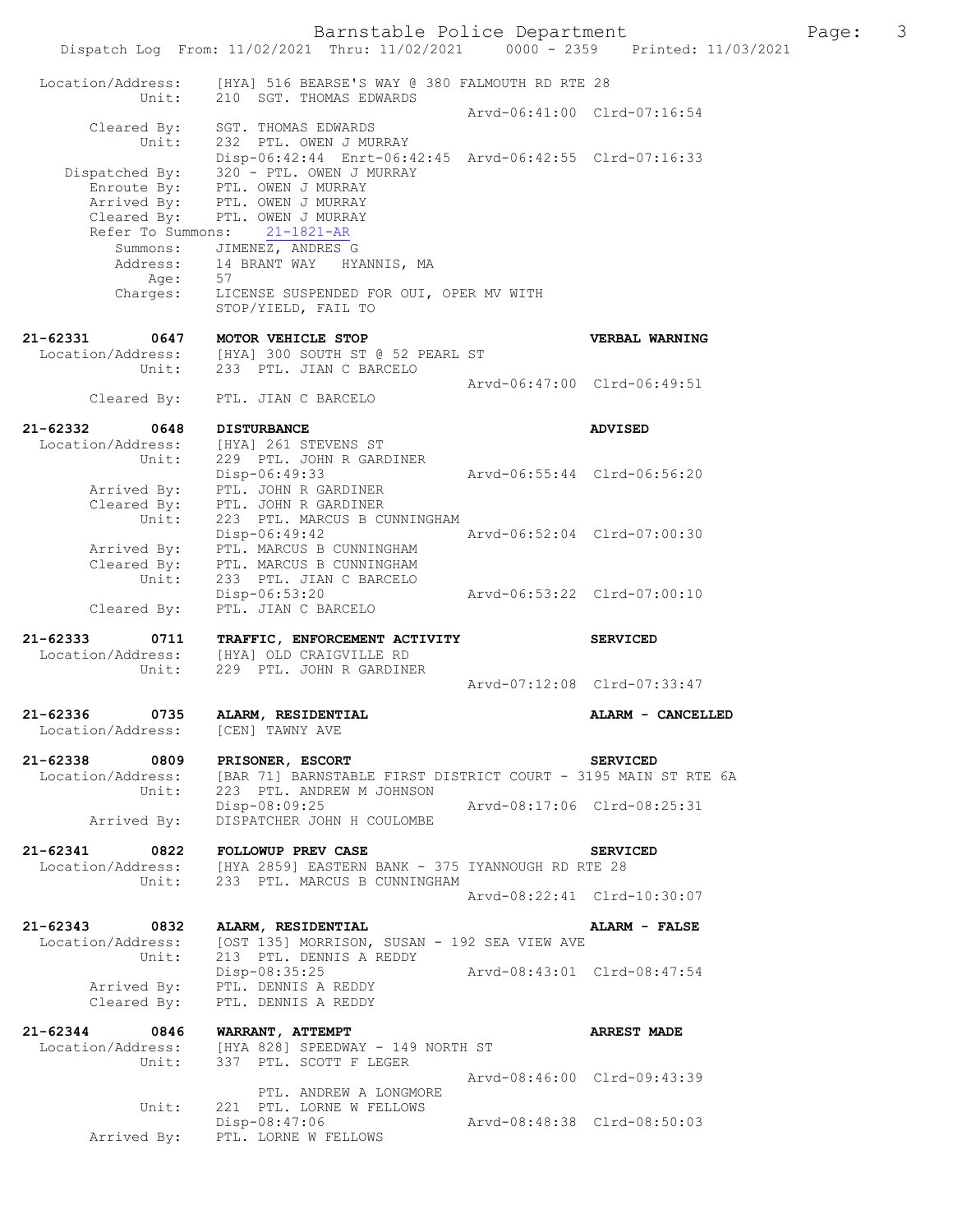Barnstable Police Department Fage: 4 Dispatch Log From: 11/02/2021 Thru: 11/02/2021 0000 - 2359 Printed: 11/03/2021 Cleared By: PTL. LORNE W FELLOWS Refer To Arrest: 21-1822-AR Arrest: ABDULLAH, NASIR Address: HOMELESS Apt. #1 HYANNIS, MA Age: 58 Charges: WARRANT, DEFAULT-2125CR000631 TRESPASS WARRANT,DEFAULT 2125CR001341 OPEN & GROSS AND DISORDERLY **21-62346 0855 FOLLOWUP PREV CASE SERVICED**  Location/Address: [CEN] 1927 FALMOUTH RD RTE 28 Apt. #3 Unit: 401 SGT. ANDREW MCKENNA Arvd-08:55:00 Clrd-09:16:22<br>Cleared By: SGT. ANDREW MCKENNA SGT. ANDREW MCKENNA **21-62348 0857 ALARM, RESIDENTIAL ALARM - CANCELLED**  Location/Address: [WBA 271] BOTTCHER, LEIF - 825 CEDAR ST<br>Unit: 212 PTL. ANDREW M JOHNSON 212 PTL. ANDREW M JOHNSON<br>Disp-08:58:31 Clrd-09:02:38 Cleared By: DISPATCHER HALEY R HOLLANDER **21-62349 0904 PROPERTY, LOST SERVICED**  Location/Address: [HYA] \*\*\*UNKNOWN\*\*\* **21-62350 0910 PROPERTY, FOUND SERVICED**  Location/Address: [OST 913] EVERETT, JANE - 209 BAY ST Unit: 213 PTL. DENNIS A REDDY Disp-09:12:26 Arvd-09:24:26 Clrd-09:34:45 Arrived By: PTL. DENNIS A REDDY Cleared By: PTL. DENNIS A REDDY **21-62351 0912 TRAFFIC, CONTROL SERVICED**  Location/Address: [MAR 518] JOHN LAWRENCE FUNERAL HOME - 3778 FALMOUTH RD RTE 28<br>Unit: 232 PTL. DANIEL D RUTH 232 PTL. DANIEL D RUTH<br>Disp-09:13:12 Disp-09:13:12 Arvd-09:20:15 Clrd-09:22:33 Arrived By: PTL. DANIEL D RUTH **21-62354 0920 ACCIDENT, PERSONAL INJURY REPORT TAKEN**  Location/Address: [COT 32] PEPPERS PANTRY (BIG DADDY'S PIZZA) - 4120 FALMOUTH RD RTE 28<br>Unit: 212 PTL. ANDREW M JOHNSON 212 PTL. ANDREW M JOHNSON<br>Disp-09:21:01 Disp-09:21:01 Arvd-09:27:19 Clrd-10:49:08 Arrived By: PTL. ANDREW M JOHNSON Unit: 232 PTL. DANIEL D RUTH<br>Disp-09:22:42 Disp-09:22:42 Arvd-09:24:56 Clrd-10:58:39 Dispatched By: 877 - DISPATCHER JOHN H COULOMBE Arrived By: DISPATCHER JOHN H COULOMBE Cleared By: PTL. DANIEL D RUTH Unit: 213 PTL. DENNIS A REDDY Disp-09:40:00 Arvd-09:46:05 Clrd-10:36:54 Dispatched By: 877 - DISPATCHER JOHN H COULOMBE Arrived By: PTL. DENNIS A REDDY Cleared By: PTL. DENNIS A REDDY Unit: 403 PTL. DOUGLAS M PALMER Disp-09:41:52 Arvd-09:48:41 Clrd-10:48:50 Dispatched By: 891 - DISPATCHER ALITA E FONTAINE Arrived By: DISPATCHER ALITA E FONTAINE Cleared By: DISPATCHER JOHN H COULOMBE Unit: 202 LT. MICHAEL J CLARK Disp-09:54:31 Arvd-09:54:35 Clrd-10:53:41<br>Dispatched By: 891 - DISPATCHER ALITA E FONTAINE 891 - DISPATCHER ALITA E FONTAINE Arrived By: DISPATCHER ALITA E FONTAINE Cleared By: LT. MICHAEL J CLARK Refer To Accident: 21-934-AC **21-62355 0942 ACCIDENT, PROPERTY DAMAGE SERVICED**  Location/Address: [WBA] 446 OAK ST @ 1917 SERVICE RD Unit: 221 PTL. LORNE W FELLOWS Arvd-09:42:00 Clrd-09:45:50<br>Cleared By: DISPATCHER JOHN H COULOMBE Cleared By: DISPATCHER JOHN H COULOMBE Unit: 221 PTL. LORNE W FELLOWS Disp-09:45:55 Arvd-09:53:18 Clrd-10:10:14 Dispatched By: 877 - DISPATCHER JOHN H COULOMBE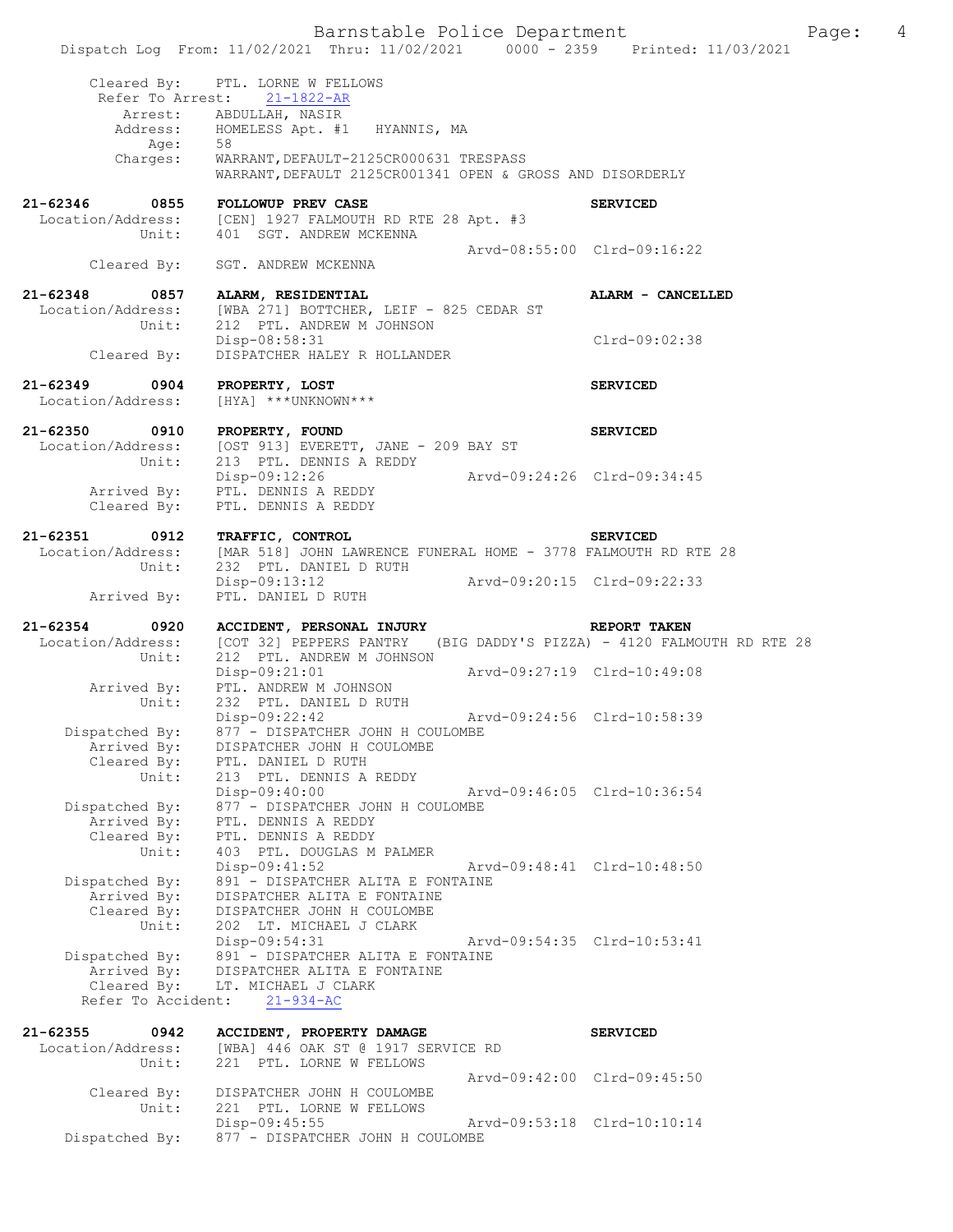|                                                       | Dispatch Log From: 11/02/2021 Thru: 11/02/2021 0000 - 2359 Printed: 11/03/2021                                                                                                    |                             |                       |
|-------------------------------------------------------|-----------------------------------------------------------------------------------------------------------------------------------------------------------------------------------|-----------------------------|-----------------------|
| Cleared By:                                           | Arrived By: PTL. LORNE W FELLOWS<br>PTL. LORNE W FELLOWS                                                                                                                          |                             |                       |
|                                                       | 21-62359 1045 MOTOR VEHICLE STOP<br>Location/Address: [HYA] 68 CENTER ST @ 4 ELM AVE<br>Unit: 225 PTL. JOHN R GARDINER                                                            |                             | <b>ADVISED</b>        |
|                                                       | Cleared By: PTL. JOHN R GARDINER                                                                                                                                                  | Arvd-10:45:00 Clrd-10:56:19 |                       |
|                                                       | Unit: 221 PTL. LORNE W FELLOWS<br>Disp-10:46:53<br>Cleared By: PTL. LORNE W FELLOWS                                                                                               | Arvd-10:46:55 Clrd-10:56:08 |                       |
| $21 - 62360$                                          | 1053 MOTOR VEHICLE STOP                                                                                                                                                           |                             | <b>ADVISED</b>        |
|                                                       | Location/Address: [MAR] 322 RIVER RD @ 8 HI RIVER RD<br>Unit: 212 PTL. ANDREW M JOHNSON                                                                                           |                             |                       |
|                                                       | Cleared By: PTL. ANDREW M JOHNSON                                                                                                                                                 | Arvd-10:53:00 Clrd-10:57:45 |                       |
| $21 - 62361$                                          | 1059 FRAUD/FORG, FRAUD<br>$\texttt{Location/Address:} \qquad \texttt{[HYA 2605] GILARDI, MONTE M. - 89 GOAT FIELD LN} \\ \texttt{Unit:} \qquad \texttt{214 PTL. LIAM T LOISELLE}$ |                             | REPORT TAKEN          |
|                                                       | $Disp-11:01:03$<br>Arvd-11:09:40 Clrd-11:34:41<br>Arrived By: PTL. LIAM T LOISELLE<br>Cleared By: DISPATCHER HALEY R HOLLANDER<br>Refer To Incident: 21-2182-OF                   |                             |                       |
| 21-62362                                              | 1104 SUMMONS, SERVE<br>Location/Address: [HYA] 520 PITCHER'S WAY Apt. #D<br>Unit: 252 PTL. JEFFREY JACKSON                                                                        |                             | <b>SERVED IN HAND</b> |
|                                                       |                                                                                                                                                                                   | Arvd-11:05:29 Clrd-11:12:56 |                       |
| $21 - 62364$<br>1121<br>Location/Address:             | ASSIST, WIRES DOWN<br>[COT] 354 POPONESSETT RD                                                                                                                                    |                             | <b>SERVICED</b>       |
| Unit:                                                 | 232 PTL. DANIEL D RUTH<br>Disp-11:22:12<br>Arrived By: PTL. DANIEL D RUTH<br>Cleared By: PTL. DANIEL D RUTH                                                                       | Arvd-11:48:29 Clrd-11:54:29 |                       |
| $21 - 62365$<br>Unit:                                 | 1140 MOTOR VEHICLE STOP<br>Location/Address: [BAR] 255 BREED'S HILL RD @ 525 INDEPENDENCE DR<br>212 PTL. ANDREW M JOHNSON                                                         |                             | <b>VERBAL WARNING</b> |
|                                                       | Cleared By: PTL. ANDREW M JOHNSON                                                                                                                                                 | Arvd-11:40:00 Clrd-11:45:28 |                       |
| 21-62367<br>1151<br>Location/Address:                 | <b>HARASSMENT</b><br>[HYA] 107 ARROWHEAD DR                                                                                                                                       |                             | <b>ADVISED</b>        |
| Unit:<br>Arrived By:<br>Cleared By:                   | 225 PTL. JOHN R GARDINER<br>$Disp-11:54:40$<br>PTL. JOHN R GARDINER<br>PTL. JOHN R GARDINER                                                                                       | Arvd-11:59:53 Clrd-12:33:50 |                       |
| 21-62370<br>1212<br>Location/Address:                 | PROPERTY, FOUND<br>[WBA] BRIDGE CREEK CONSERVATION AREA - CHURCH ST                                                                                                               |                             | <b>SERVICED</b>       |
| 21-62371<br>1216                                      | ASSAULT, A&B                                                                                                                                                                      |                             | <b>ADVISED</b>        |
| Location/Address:                                     | [BAR 555] CAPE COD BEER - 1336 PHINNEY'S LN Apt. #2-2                                                                                                                             |                             |                       |
| $21 - 62373$<br>1223<br>Location/Address:             | WARRANT, ATTEMPT<br>[HYA] 54 CAPTAIN COOK LN                                                                                                                                      |                             | UNABLE TO SERVE       |
| Unit:<br>Arrived By:<br>Cleared By:<br>Unit:          | 221 PTL. LORNE W FELLOWS<br>Disp-12:24:47<br>PTL. LORNE W FELLOWS<br>PTL. LORNE W FELLOWS<br>336 Detective EDWARD CRONIN                                                          | Arvd-12:35:00 Clrd-13:03:09 |                       |
| Arrived By:                                           | $Disp-12:26:01$<br>DISPATCHER HALEY R HOLLANDER                                                                                                                                   | Arvd-12:37:55               |                       |
| Unit:<br>Dispatched By:<br>Arrived By:<br>Cleared By: | 322 Detective EDWARD CRONIN<br>$Disp-12:40:33$<br>880 - DISPATCHER HALEY R HOLLANDER<br>DISPATCHER HALEY R HOLLANDER<br>DISPATCHER HALEY R HOLLANDER                              | Arvd-12:49:21 Clrd-13:07:04 |                       |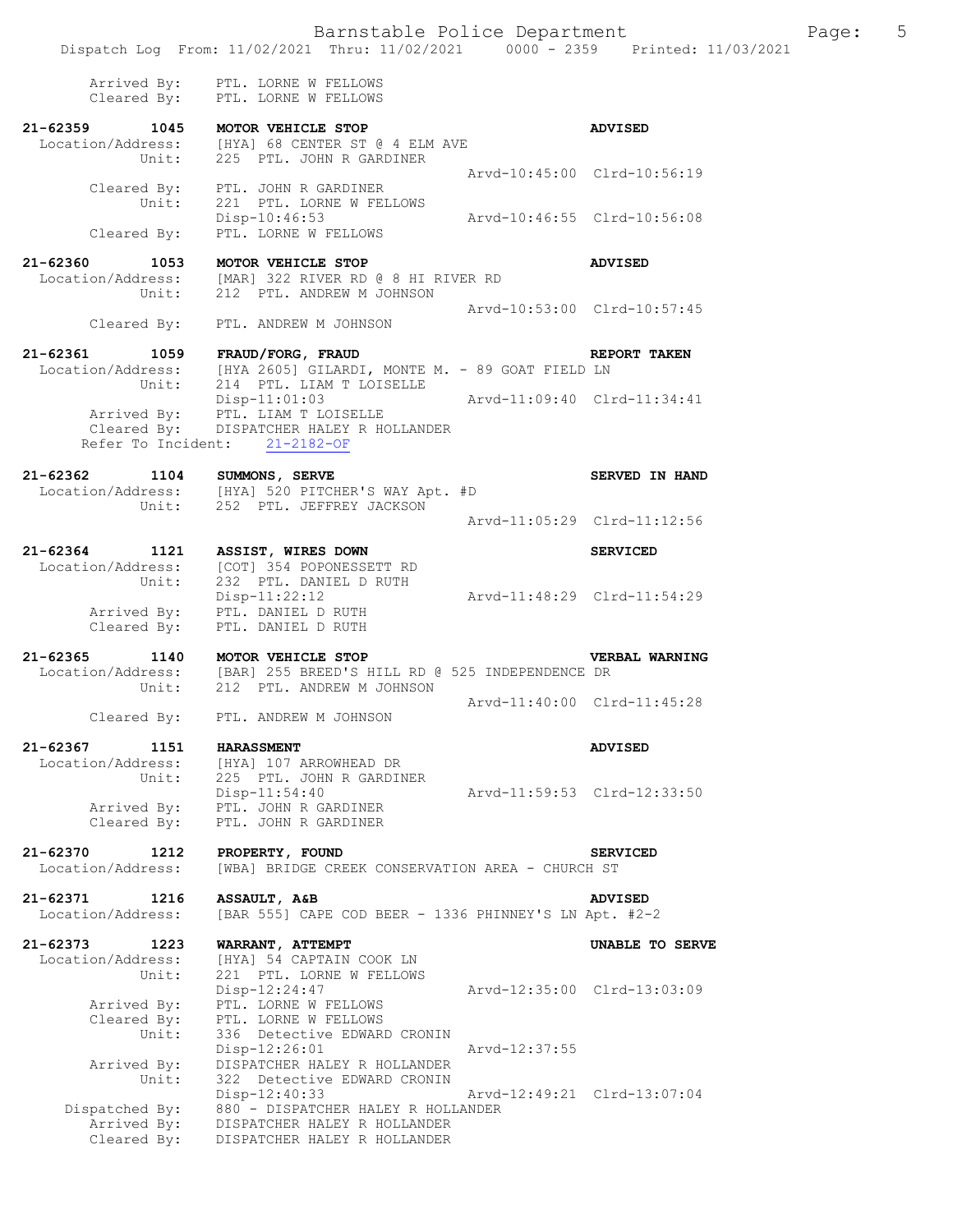Barnstable Police Department Fage: 6 Dispatch Log From: 11/02/2021 Thru: 11/02/2021 0000 - 2359 Printed: 11/03/2021 Unit: 212 PTL. ANDREW M JOHNSON Disp-12:41:48 Arvd-12:42:33 Clrd-13:00:52 Dispatched By: 331 - PTL. CHRISTOPHER J LOBIANCO Arrived By: PTL. ANDREW M JOHNSON Cleared By: PTL. ANDREW M JOHNSON Unit: 225 PTL. JOHN R GARDINER Disp-12:43:30 Arvd-12:49:24 Clrd-13:07:00 Dispatched By: 331 - PTL. CHRISTOPHER J LOBIANCO Arrived By: PTL. JOHN R GARDINER Cleared By: PTL. CHRISTOPHER J LOBIANCO **21-62374 1232 MOTOR VEHICLE STOP VERBAL WARNING**  Location/Address: [CEN] 4 AMES WAY @ 1934 FALMOUTH RD RTE 28 Unit: 213 PTL. DENNIS A REDDY Arvd-12:32:00 Clrd-13:27:12 PTL. DENNIS A REDDY **21-62375 1242 FIRE, MOTOR VEHICLE SERVICED**  Location/Address: [HYA 731] FAIRFIELD INN - 867 IYANNOUGH RD RTE 132 Unit: 252 PTL. JEFFREY JACKSON Disp-12:42:38 Arvd-12:42:44 Clrd-13:20:50 Cleared By: PTL. JEFFREY JACKSON Unit: 227 PTL. DENISE A BALDNER<br>Disp-12:42:42 Disp-12:42:42 Arvd-12:43:06 Arrived By: PTL. DENISE A BALDNER Unit: 231 SGT. ANTHONY C D'ANGELO Disp-12:50:56 Enrt-12:50:57 Arvd-13:03:26 Clrd-13:07:41 Dispatched By: 301 - SGT. ANTHONY C D'ANGELO Enroute By: SGT. ANTHONY C D'ANGELO Arrived By: SGT. ANTHONY C D'ANGELO Cleared By: SGT. ANTHONY C D'ANGELO Unit: 214 PTL. DENISE A BALDNER Disp-12:57:16 Arvd-12:57:18 Clrd-12:57:53 Dispatched By: 877 - DISPATCHER JOHN H COULOMBE Arrived By: DISPATCHER JOHN H COULOMBE Cleared By: PTL. DENISE A BALDNER **21-62376 1248 ASSIST, CIVIL SERVICED**  Location/Address: [HYA] 56 CRAIGVILLE BEACH RD<br>Unit: 214 PTL. DENISE A BALDNER 214 PTL. DENISE A BALDNER Disp-12:58:21 Arvd-13:07:40 Clrd-14:06:35 Dispatched By: 880 - DISPATCHER HALEY R HOLLANDER Cleared By: PTL. DENISE A BALDNER **21-62377 1301 WARRANT, ATTEMPT ARREST MADE**  Location/Address: [SYA] 110 OLD TOWNHOUSE Unit: 212 PTL. ANDREW M JOHNSON<br>Disp-13:02:31 Disp-13:02:31 Arvd-13:22:42 Clrd-14:55:23 Arrived By: PTL. ANDREW M JOHNSON Cleared By: PTL. ANDREW M JOHNSON Refer To Arrest: 21-1825-AR Arrest: MASKELL, KAITLIN VALERIE Address: 111 OLD TOWNHOUSE RD S YARMOUTH, MA Age: 27 Charges: WARRANT, STRAIGHT-**21-62378 1306 FOLLOWUP PREV CASE SERVICED**  Location/Address: [WBA 234] 145 SHOOTFLYING HILL RD Unit: 221 PTL. LORNE W FELLOWS Arvd-13:12:11 Clrd-13:14:16 **21-62380 1317 TRAFFIC, COMPLAINT GONE ON ARRIVAL**  Location/Address: [OST] 158 SWIFT AVE Unit: 213 PTL. DENNIS A REDDY<br>Disp-13:32:43 Disp-13:32:43 Arvd-13:41:04 Clrd-13:41:37 Arrived By: PTL. DENNIS A REDDY Cleared By: PTL. DENNIS A REDDY **21-62382 1332 HARASSMENT ADVISED**  Location/Address: [BAR 977] Everleigh Cape Cod - 265 COMMUNICATION WAY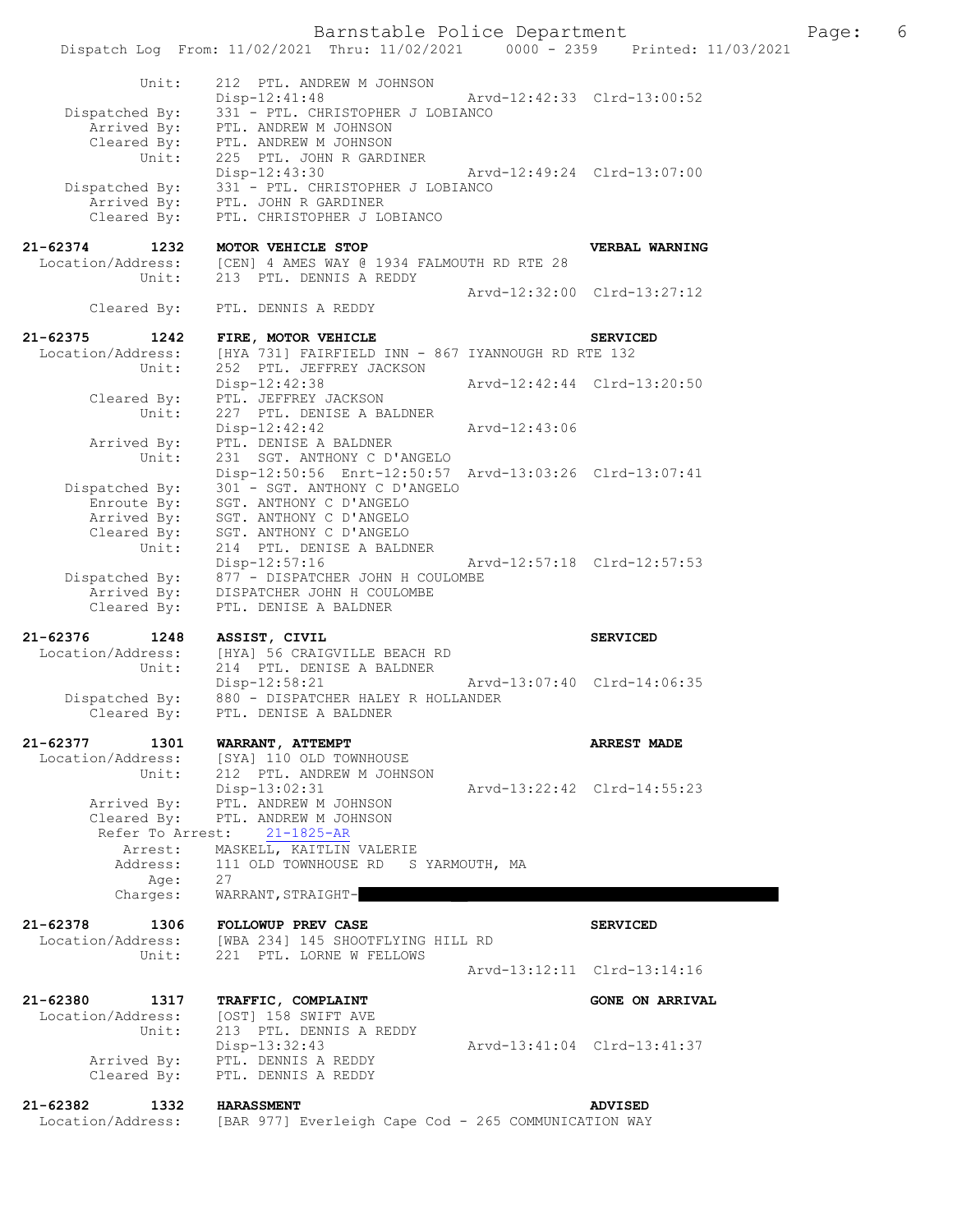Dispatch Log From: 11/02/2021 Thru: 11/02/2021 0000 - 2359 Printed: 11/03/2021 **21-62383 1334 TAXI REGISTRATION SERVICED**  Location/Address: [HYA 124] BARNSTABLE POLICE DEPARTMENT - 1200 PHINNEY'S LN **21-62384 1340 ACCIDENT, PROPERTY DAMAGE SERVICED**  Location/Address: [HYA 1619] WENDY'S - 554 IYANNOUGH RD RTE 132 Unit: 225 PTL. JOHN R GARDINER Disp-13:42:31 Arvd-13:45:40 Clrd-14:00:49 Arrived By: PTL. JOHN R GARDINER Cleared By: PTL. JOHN R GARDINER **21-62385 1343 ACCIDENT, PROPERTY DAMAGE REPORT TAKEN**  Location/Address: [HYA 178] AMERICAN RED CROSS, CAPE COD CHAPTER - 286 SOUTH ST Unit: 337 PTL. SCOTT F LEGER Disp-13:44:14 Arvd-13:47:13 Clrd-14:52:19 PTL. ANDREW A LONGMORE Dispatched By: 877 - DISPATCHER JOHN H COULOMBE Arrived By: PTL. SCOTT F LEGER Cleared By: DISPATCHER HALEY R HOLLANDER Unit: 231 SGT. ANTHONY C D'ANGELO Arvd-13:46:33 Clrd-14:10:02 Dispatched By: 301 - SGT. ANTHONY C D'ANGELO Arrived By: SGT. ANTHONY C D'ANGELO Cleared By: DISPATCHER HALEY R HOLLANDER Refer To Accident: 21-935-AC **21-62387 1344 BUILDING CHECK SERVICED**  [HYA 103] BARNSTABLE MUNICIPAL AIRPORT - TERMINAL - 480 BARNSTABLE RD Unit: 234 PTL. ERIC J ROGORZENSKI Arvd-13:44:00 Clrd-13:50:19 **21-62388 1350 FOLLOW UP SERVICED**  Location/Address: [HYA 2528] EMBARGO - 453 MAIN ST Unit: 232 PTL. DANIEL D RUTH Arvd-13:51:05 Clrd-14:00:29 **21-62389 1351 HARASSMENT, UNWANTED SERVICED**  Location/Address: [HYA 111] CVS PHARMACY # 2322 - 176 NORTH ST Unit: 252 PTL. JEFFREY JACKSON<br>Disp-13:52:11 Disp-13:52:11 Arvd-13:53:05 Clrd-14:14:45 Arrived By: PTL. CHRISTOPHER J LOBIANCO Cleared By: PTL. JEFFREY JACKSON Unit: 240 SGT. MARK BUTLER Disp-13:55:02 Arvd-13:55:06 Clrd-14:15:00 Dispatched By: 241 - SGT. MARK BUTLER Arrived By: SGT. MARK BUTLER Cleared By: SGT. MARK BUTLER **21-62390 1352 TRAFFIC, ENFORCEMENT ACTIVITY CITATION ISSUED**  Location/Address: [HYA 2859] EASTERN BANK - 375 IYANNOUGH RD RTE 28<br>Unit: 403 PTL. DOUGLAS M PALMER Unit: 403 PTL. DOUGLAS M PALMER Arvd-13:52:51 Clrd-13:54:21 Unit: 403 PTL. DOUGLAS M PALMER<br>Disp-14:00:50 Disp-14:00:50 Arvd-14:01:26 Clrd-14:15:34 Unit: 403 PTL. DOUGLAS M PALMER Disp-14:24:45 Arvd-14:24:48 Clrd-14:30:23 **21-62391 1354 MOTOR VEHICLE STOP VERBAL WARNING**  Location/Address: [HYA 2859] EASTERN BANK - 375 IYANNOUGH RD RTE 28 Unit: 403 PTL. DOUGLAS M PALMER Arvd-13:54:21 Clrd-14:00:47 **21-62395 1415 MOTOR VEHICLE STOP CITATION ISSUED**  [HYA 2859] EASTERN BANK - 375 IYANNOUGH RD RTE 28 Unit: 403 PTL. DOUGLAS M PALMER Arvd-14:15:34 Clrd-14:24:41<br>Unit: 231 SGT. ANTHONY C D'ANGELO 231 SGT. ANTHONY C D'ANGELO Arvd-14:19:49 Clrd-14:24:29 Dispatched By: 301 - SGT. ANTHONY C D'ANGELO Arrived By: SGT. ANTHONY C D'ANGELO Cleared By: SGT. ANTHONY C D'ANGELO

Barnstable Police Department Page: 7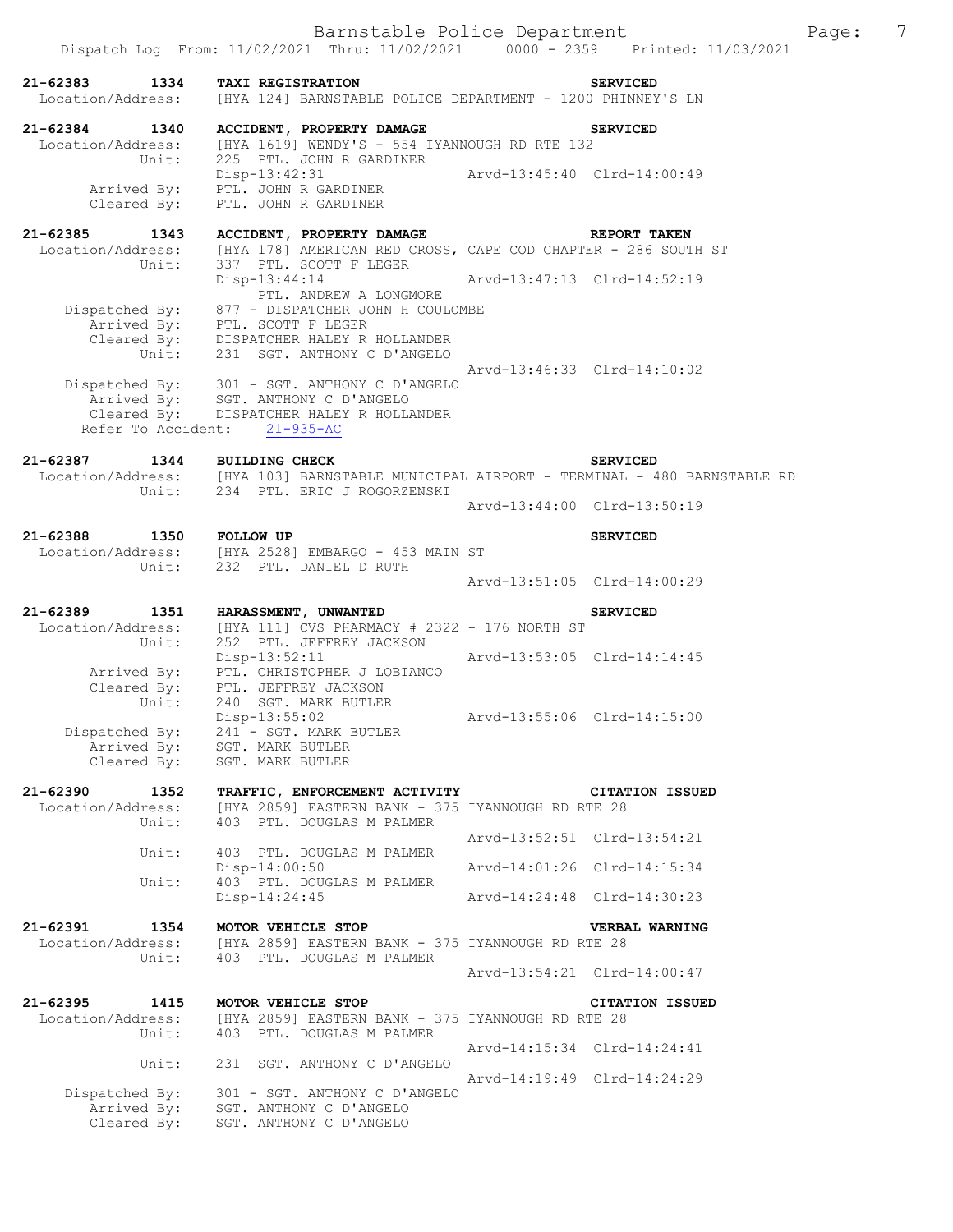|                                            | Dispatch Log From: 11/02/2021 Thru: 11/02/2021 0000 - 2359 Printed: 11/03/2021                                      |                             |                             |  |
|--------------------------------------------|---------------------------------------------------------------------------------------------------------------------|-----------------------------|-----------------------------|--|
| 21-62403 1430<br>Unit:                     | MOTOR VEHICLE STOP<br>Location/Address: [HYA] 240 BARNSTABLE RD @ 159 GROVE ST<br>214 PTL. DENISE A BALDNER         |                             | <b>ADVISED</b>              |  |
| Cleared By:                                | PTL. DENISE A BALDNER                                                                                               |                             | Arvd-14:30:00 Clrd-14:36:55 |  |
| $21 - 62405$<br>1436                       | MOTOR VEHICLE STOP                                                                                                  |                             | <b>CITATION ISSUED</b>      |  |
| Unit:                                      | Location/Address: [HYA 124] BARNSTABLE POLICE DEPARTMENT - 1200 PHINNEY'S LN<br>403 PTL. DOUGLAS M PALMER           |                             |                             |  |
| Cleared By:                                | PTL. DOUGLAS M PALMER                                                                                               |                             | Arvd-14:36:00 Clrd-14:43:36 |  |
| $21 - 62408$<br>1442                       | SUSPICIOUS, MOTOR VEHICLE                                                                                           |                             | <b>SERVICED</b>             |  |
| Location/Address:<br>Unit:                 | [HYA] 377 IYANNOUGH RD RTE 28<br>214 PTL. DENISE A BALDNER<br>Disp-14:45:53                                         | Arvd-14:51:00 Clrd-15:03:54 |                             |  |
| Arrived By:<br>Cleared By:<br>Unit:        | PTL. DENISE A BALDNER<br>PTL. DENISE A BALDNER<br>231 SGT. ANTHONY C D'ANGELO                                       |                             |                             |  |
| Dispatched $By:$<br>Enroute By:            | Disp-15:03:51 Enrt-15:03:51 Arvd-15:04:27 Clrd-15:08:34<br>301 - SGT. ANTHONY C D'ANGELO<br>SGT. ANTHONY C D'ANGELO |                             |                             |  |
| Arrived By:<br>Cleared By:                 | SGT. ANTHONY C D'ANGELO<br>SGT. ANTHONY C D'ANGELO                                                                  |                             |                             |  |
|                                            | 21-62409 1447 ASSIST, KEEP PEACE                                                                                    |                             | <b>SERVICED</b>             |  |
| Unit:                                      | Location/Address: [BAR 941] KILDEVAELD, LILLI - 81 COUNTRY CLUB DR<br>252 PTL. JEFFREY JACKSON                      |                             |                             |  |
| Arrived By:                                | Disp-14:48:25<br>PTL. JEFFREY JACKSON                                                                               | Arvd-15:01:00 Clrd-15:32:31 |                             |  |
| Cleared By:                                | PTL. JEFFREY JACKSON                                                                                                |                             |                             |  |
| $21 - 62410$<br>Location/Address:<br>Unit: | 1453 DISTURBANCE, INTOX PERSON<br>[HYA 241] ROCKLAND TRUST *INACTIVE* - 442 MAIN ST<br>225 PTL. JOHN R GARDINER     |                             | <b>SERVICED</b>             |  |
|                                            |                                                                                                                     |                             | Arvd-14:53:00 Clrd-15:03:41 |  |
| Unit:                                      | Cleared By: PTL. JOHN R GARDINER<br>240 SGT. MARK BUTLER<br>Disp-14:53:47                                           | Arvd-14:53:49 Clrd-15:09:00 |                             |  |
| Cleared By:                                | SGT. MARK BUTLER                                                                                                    |                             |                             |  |
| 21-62411<br>1501<br>Location/Address:      | <b>ASSIST</b><br>[HYA 124] BARNSTABLE POLICE DEPARTMENT - 1200 PHINNEY'S LN                                         |                             | <b>ADVISED</b>              |  |
| $21 - 62412$<br>1501                       | <b>BUILDING CHECK</b>                                                                                               |                             | <b>SERVICED</b>             |  |
| Location/Address:<br>Unit:                 | [OST] 30 POND ST<br>213 PTL. DENNIS A REDDY                                                                         |                             |                             |  |
| Arrived By:                                | Disp-15:04:21<br>PTL. DENNIS A REDDY                                                                                |                             | Arvd-15:15:26 Clrd-15:30:35 |  |
| Cleared By:<br>Unit:                       | PTL. DENNIS A REDDY<br>232 PTL. DANIEL D RUTH                                                                       |                             |                             |  |
| Dispatched By:                             | 259 - PTL. DANIEL D RUTH                                                                                            |                             | Arvd-15:24:02 Clrd-15:28:52 |  |
| Cleared By:                                | Arrived By: PTL. DANIEL D RUTH<br>PTL. DANIEL D RUTH                                                                |                             |                             |  |
| $21 - 62413$<br>1509<br>Location/Address:  | HOMELESS INCIDENT/SUS PERSON<br>[HYA] 116 NORTH ST @ 51 WINTER ST                                                   |                             | <b>SERVICED</b>             |  |
| Unit:                                      | 240 SGT. MARK BUTLER                                                                                                |                             | Arvd-15:09:00 Clrd-15:21:18 |  |
| $21 - 62414$<br>1515                       | FRAUD/FORG, FRAUD                                                                                                   |                             | REPORT TAKEN                |  |
| Location/Address:<br>Unit:                 | [HYA] 67 FIRST AVE<br>214 PTL. DENISE A BALDNER                                                                     |                             |                             |  |
| Arrived By:                                | Disp-15:16:13<br>PTL. DENISE A BALDNER                                                                              |                             | Arvd-15:27:42 Clrd-15:47:18 |  |
| Cleared By:                                | DISPATCHER JOHN H COULOMBE<br>Refer To Incident: 21-2184-OF                                                         |                             |                             |  |
| $21 - 62415$<br>1515                       | SUSPICIOUS, MOTOR VEHICLE                                                                                           |                             | <b>UNFOUNDED</b>            |  |

Location/Address: [HYA] JENNIFER LN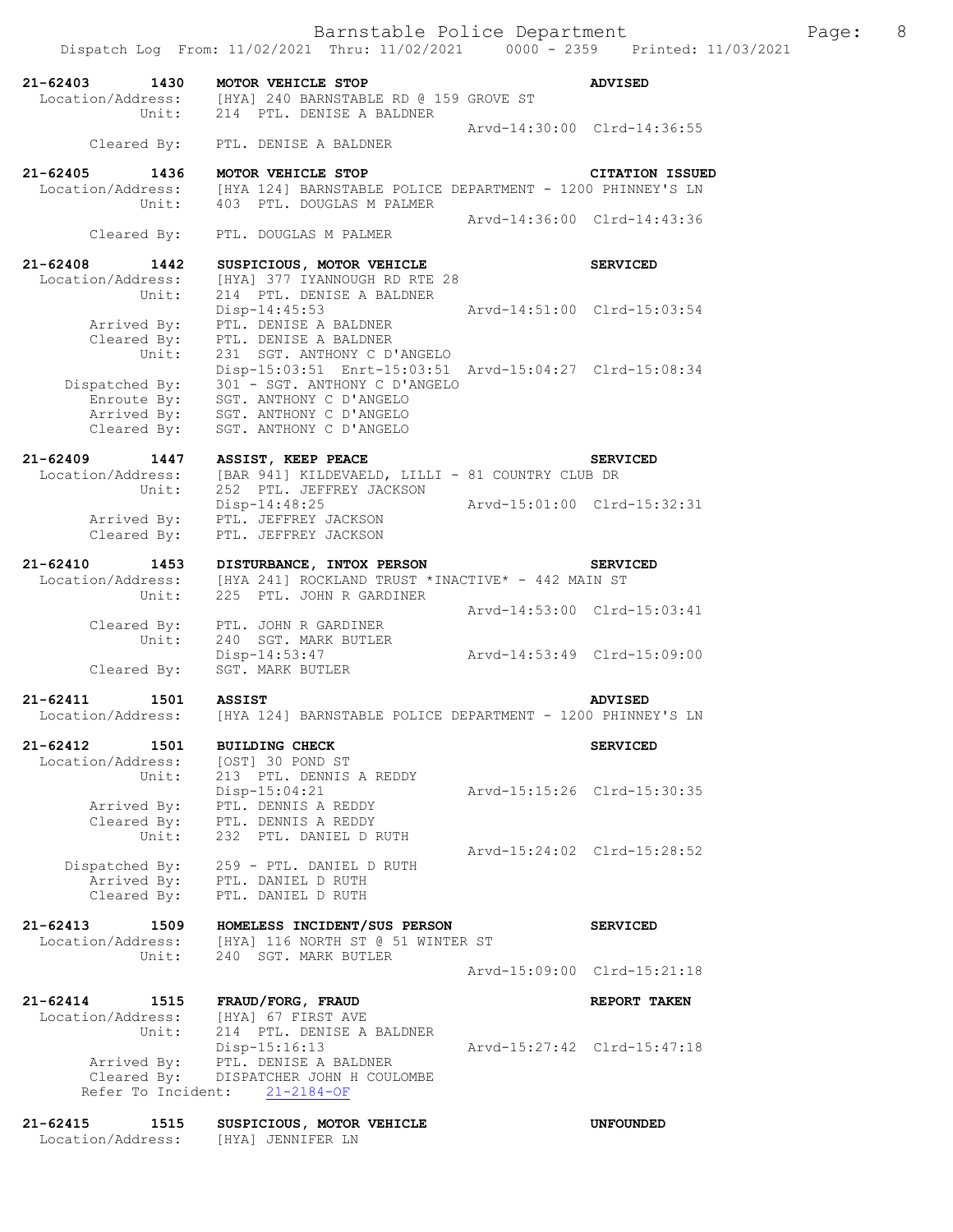|                                                   | Barnstable Police Department<br>Dispatch Log From: 11/02/2021 Thru: 11/02/2021 0000 - 2359 Printed: 11/03/2021                                                                      |                             |                             | Page: | 9 |
|---------------------------------------------------|-------------------------------------------------------------------------------------------------------------------------------------------------------------------------------------|-----------------------------|-----------------------------|-------|---|
|                                                   |                                                                                                                                                                                     |                             |                             |       |   |
| Unit:                                             | 225 PTL. JOHN R GARDINER<br>Disp-15:16:38 Arvd-15:17:08 Clrd-15:23:29                                                                                                               |                             |                             |       |   |
|                                                   | 21-62417 1522 TAXI REGISTRATION SERVICED SERVICED<br>Location/Address: [HYA 124] BARNSTABLE POLICE DEPARTMENT - 1200 PHINNEY'S LN                                                   |                             |                             |       |   |
| 21-62418 1524 FOLLOWUP PREV CASE                  | Location/Address: [HYA] 5 GARDEN LN @ 390 FALMOUTH RD RTE 28<br>Unit: 225 PTL. JOHN R GARDINER                                                                                      |                             | <b>SERVICED</b>             |       |   |
|                                                   | Cleared By: DISPATCHER NATALIA B CATTABRIGA<br>Refer To Incident: 21-2185-OF                                                                                                        |                             | Arvd-15:24:00 Clrd-15:53:19 |       |   |
|                                                   | 21-62419 1530 FRAUD/FORG, FORGERY<br>Location/Address: [MAR] 1412 OSTERVILLE W BARNSTABLE RD<br>Refer To Incident: 21-2183-OF                                                       |                             | REPORT TAKEN                |       |   |
| 21-62420 1534 DISTURBANCE                         | Location/Address: [HYA 723] CAPEWAY TOWING & TRANSPORT, INC - 100 SCUDDER AVE<br>Unit: 252 PTL. JEFFREY JACKSON                                                                     |                             | <b>SERVICED</b>             |       |   |
| Cleared By:<br>Unit:                              | Disp-15:34:48<br>DISPATCHER NATALIA B CATTABRIGA<br>232 PTL. DANIEL D RUTH                                                                                                          |                             | Clrd-15:38:30               |       |   |
| Unit:                                             | Disp-15:34:56<br>Cleared By: DISPATCHER NATALIA B CATTABRIGA<br>240 SGT. MARK BUTLER                                                                                                |                             | Clrd-15:38:33               |       |   |
| Cleared By:                                       | Disp-15:37:10 Arvd-15:37:11 Clrd-15:39:19<br>Dispatched By: 868 - DISPATCHER NATALIA B CATTABRIGA<br>Arrived By: DISPATCHER NATALIA B CATTABRIGA<br>DISPATCHER NATALIA B CATTABRIGA |                             |                             |       |   |
| 21-62422 1542 PROPERTY, LOST<br>Location/Address: | [HYA 4186] CAPE COD MALL - RTE 132 SIDE - 793 IYANNOUGH RD RTE 132                                                                                                                  |                             | <b>SERVICED</b>             |       |   |
| 21-62425 1551 FOLLOW UP                           | Location/Address: [HYA 112] CAPE COD HOSPITAL - 27 PARK ST<br>Unit: 232 PTL. DANIEL D RUTH                                                                                          |                             | <b>SERVICED</b>             |       |   |
|                                                   |                                                                                                                                                                                     |                             | Arvd-15:51:54 Clrd-16:07:38 |       |   |
| 1600 FOLLOW UP<br>21-62426                        | Location/Address: [HYA 723] CAPEWAY TOWING & TRANSPORT, INC - 100 SCUDDER AVE<br>Unit: 231 PTL. ARMANDO FELICIANO                                                                   |                             | <b>SERVICED</b>             |       |   |
| Arrived By:<br>Cleared By:                        | Disp-16:02:20<br>PTL. ARMANDO FELICIANO<br>PTL. ARMANDO FELICIANO                                                                                                                   |                             | Arvd-16:12:19 Clrd-16:45:33 |       |   |
| 21-62428<br>1609<br>Location/Address:             | <b>HARASSMENT</b><br>[HYA 4121] FRANCIS, JENNIFER - 36 CROCKER ST                                                                                                                   |                             | <b>SERVICED</b>             |       |   |
| 21-62431<br>1621<br>Location/Address:<br>Unit:    | ASSIST, NOTIFICATION<br>[HYA 1914] SOARES, JOSE - 123 COMPASS CIR<br>234 PTL. ERIC J ROGORZENSKI                                                                                    |                             | <b>ADVISED</b>              |       |   |
| Arrived By:<br>Cleared By:                        | Disp-16:32:47<br>PTL. ERIC J ROGORZENSKI<br>DISPATCHER NATALIA B CATTABRIGA                                                                                                         |                             | Arvd-16:36:14 Clrd-16:41:28 |       |   |
| 21-62432<br>1622<br>Location/Address:             | RECOVERED, MOTORCYCLE<br>[HYA 349] MINI FOOD MART - 252 MAIN ST                                                                                                                     |                             | <b>SERVICED</b>             |       |   |
| 21-62430<br>1623<br>Location/Address:<br>Unit:    | SUSPICIOUS, ACTIVITY<br>[HYA 3648] REILLEY, LEI - 111 SEA ST Apt. #B<br>212 PTL BRIAN GUINEY                                                                                        |                             | <b>SERVICED</b>             |       |   |
| Arrived By:<br>Cleared By:                        | $Disp-16:24:11$<br>DISPATCHER RYAN J MCNALLY<br>DISPATCHER NATALIA B CATTABRIGA                                                                                                     | Arvd-16:24:44 Clrd-16:34:06 |                             |       |   |
| Unit:<br>Cleared By:                              | 234 PTL. NICHOLAS P ATCHESON<br>Disp-16:24:14<br>DISPATCHER NATALIA B CATTABRIGA                                                                                                    |                             | Clrd-16:26:22               |       |   |
| Unit:                                             | 252 PTL. JEFFREY JACKSON<br>Disp-16:25:18                                                                                                                                           |                             | Clrd-16:26:15               |       |   |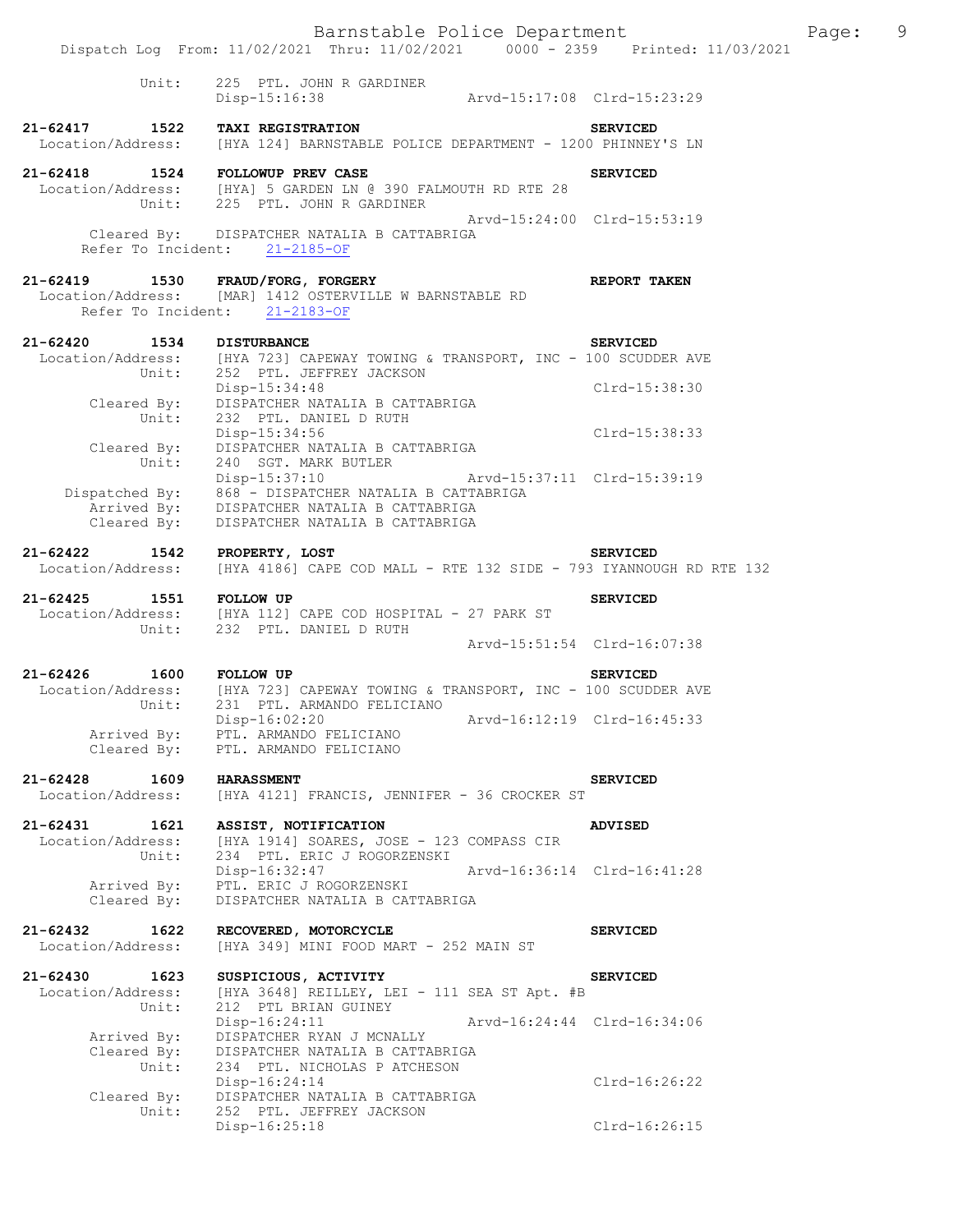|                                       | Barnstable Police Department<br>Dispatch Log From: 11/02/2021 Thru: 11/02/2021 0000 - 2359 Printed: 11/03/2021                                          |                             |                    | Page: | 10 |
|---------------------------------------|---------------------------------------------------------------------------------------------------------------------------------------------------------|-----------------------------|--------------------|-------|----|
|                                       |                                                                                                                                                         |                             |                    |       |    |
| Dispatched By:                        | 871 - DISPATCHER RYAN J MCNALLY<br>Cleared By: DISPATCHER RYAN J MCNALLY                                                                                |                             |                    |       |    |
| $21 - 62435$                          | 1702 PROPERTY, FOUND<br>Location/Address: [HYA 560] PURITAN OF CAPE COD (STORE) - 408 MAIN ST<br>Unit: 232 PTL. DANIEL D RUTH<br>232 PTL. DANIEL D RUTH |                             | <b>SERVICED</b>    |       |    |
|                                       |                                                                                                                                                         | Arvd-17:03:02 Clrd-17:42:31 |                    |       |    |
| 21-62438 1705<br>Location/Address:    | HARASSMENT, THREATS<br>[HYA] 96 STRAIGHTWAY NORTH                                                                                                       |                             | <b>ADVISED</b>     |       |    |
| 21-62439                              | 1718 VANDALISM                                                                                                                                          |                             | REPORT TAKEN       |       |    |
|                                       | Location/Address: [HYA 3893] BAMBOO ASIA - 574 IYANNOUGH RD RTE 132<br>Unit: 234 PTL. NICHOLAS P ATCHESON                                               |                             |                    |       |    |
|                                       | Disp-17:19:50<br>Arrived By: PTL. NICHOLAS P ATCHESON<br>Cleared By: PTL. NICHOLAS P ATCHESON<br>Refer To Incident: 21-2186-OF                          | Arvd-17:25:15 Clrd-17:44:48 |                    |       |    |
| $21 - 62440$<br>1731                  | ALARM, RESIDENTIAL<br>Location/Address: [OST 361] SCANLAN, THOMAS M. & KRISTIN - 169 OSTERVILLE W BARNSTABLE RD<br>Unit: 223 PTL. KEVIN R MCNAMARA      |                             | ALARM - CANCELLED  |       |    |
| Cleared By:                           | Disp-17:33:25<br>PTL. SPENCER L JACKSON<br>DISPATCHER RYAN J MCNALLY                                                                                    |                             | $Clrd-17:34:33$    |       |    |
| $21 - 62441$<br>1739                  | <b>ASSAULT</b>                                                                                                                                          |                             | <b>ADVISED</b>     |       |    |
| Unit:                                 | Location/Address: [HYA 4083] HOBBY LOBBY #867 - 1070 IYANNOUGH RD RTE 132<br>231 PTL. ARMANDO FELICIANO                                                 |                             |                    |       |    |
|                                       | Disp-17:40:43                                                                                                                                           | Arvd-17:41:36 Clrd-18:35:00 |                    |       |    |
| Cleared By:                           | Arrived By: PTL. ARMANDO FELICIANO<br>PTL. ARMANDO FELICIANO                                                                                            |                             |                    |       |    |
| $21 - 62443$                          | 1751 DISTURBANCE                                                                                                                                        |                             | SERVED IN HAND     |       |    |
| Unit:                                 | Location/Address: [HYA 928] STAR MARKET - 625 WEST MAIN ST<br>234 PTL. NICHOLAS P ATCHESON<br>Disp-17:53:23                                             | Arvd-17:59:38 Clrd-18:05:12 |                    |       |    |
|                                       | Arrived By: PTL. NICHOLAS P ATCHESON<br>Cleared By: PTL. NICHOLAS P ATCHESON<br>Unit: 212 PTL BRIAN GUINEY                                              |                             |                    |       |    |
|                                       | Disp-17:53:26<br>Arrived By: PTL BRIAN GUINEY                                                                                                           | Arvd-17:58:03 Clrd-18:05:39 |                    |       |    |
| $21 - 62444$<br>1753                  | ACCIDENT, HIT & RUN                                                                                                                                     |                             | <b>SERVICED</b>    |       |    |
|                                       | Location/Address: [CEN] 30 CAMP OPECHEE RD<br>Unit: 230 PTL. JACOB M WHITE                                                                              |                             |                    |       |    |
| Arrived By:<br>Cleared By:            | Disp-17:55:08<br>PTL. JACOB M WHITE<br>PTL. JACOB M WHITE                                                                                               | Arvd-18:07:11 Clrd-18:13:25 |                    |       |    |
| $21 - 62445$<br>1800                  |                                                                                                                                                         |                             |                    |       |    |
| Location/Address:                     | ALARM, COMMERCIAL<br>[HYA 144] KMART - 768 IYANNOUGH RD RTE 132                                                                                         |                             | ALARM - FALSE      |       |    |
| Unit:                                 | 232 PTL. DANIEL D RUTH<br>Disp-18:04:24                                                                                                                 | Arvd-18:09:33 Clrd-18:38:27 |                    |       |    |
| Arrived By:                           | PTL. DANIEL D RUTH<br>Cleared By: PTL. DANIEL D RUTH                                                                                                    |                             |                    |       |    |
| Unit:                                 | 234 PTL. NICHOLAS P ATCHESON<br>Disp-18:14:13                                                                                                           | Arvd-18:20:00 Clrd-18:38:14 |                    |       |    |
| Cleared By:                           | Arrived By: PTL. NICHOLAS P ATCHESON<br>PTL. NICHOLAS P ATCHESON                                                                                        |                             |                    |       |    |
| 21-62447<br>1841<br>Location/Address: | PROPERTY, LOST<br>[HYA 3731] BED BATH & BEYOND - 65 INDEPENDENCE DR                                                                                     |                             | <b>ADVISED</b>     |       |    |
| 21-62448 1854<br>Unit:                | <b>FOLLOWUP PREV CASE</b><br>Location/Address: [CEN] 111 PATRIOT WAY<br>234 PTL. NICHOLAS P ATCHESON                                                    |                             | <b>SERVICED</b>    |       |    |
|                                       |                                                                                                                                                         | Arvd-18:55:10 Clrd-19:00:50 |                    |       |    |
| $21 - 62449$<br>1914                  | HARASSMENT, UNWANTED                                                                                                                                    |                             | PROTECTIVE CUSTODY |       |    |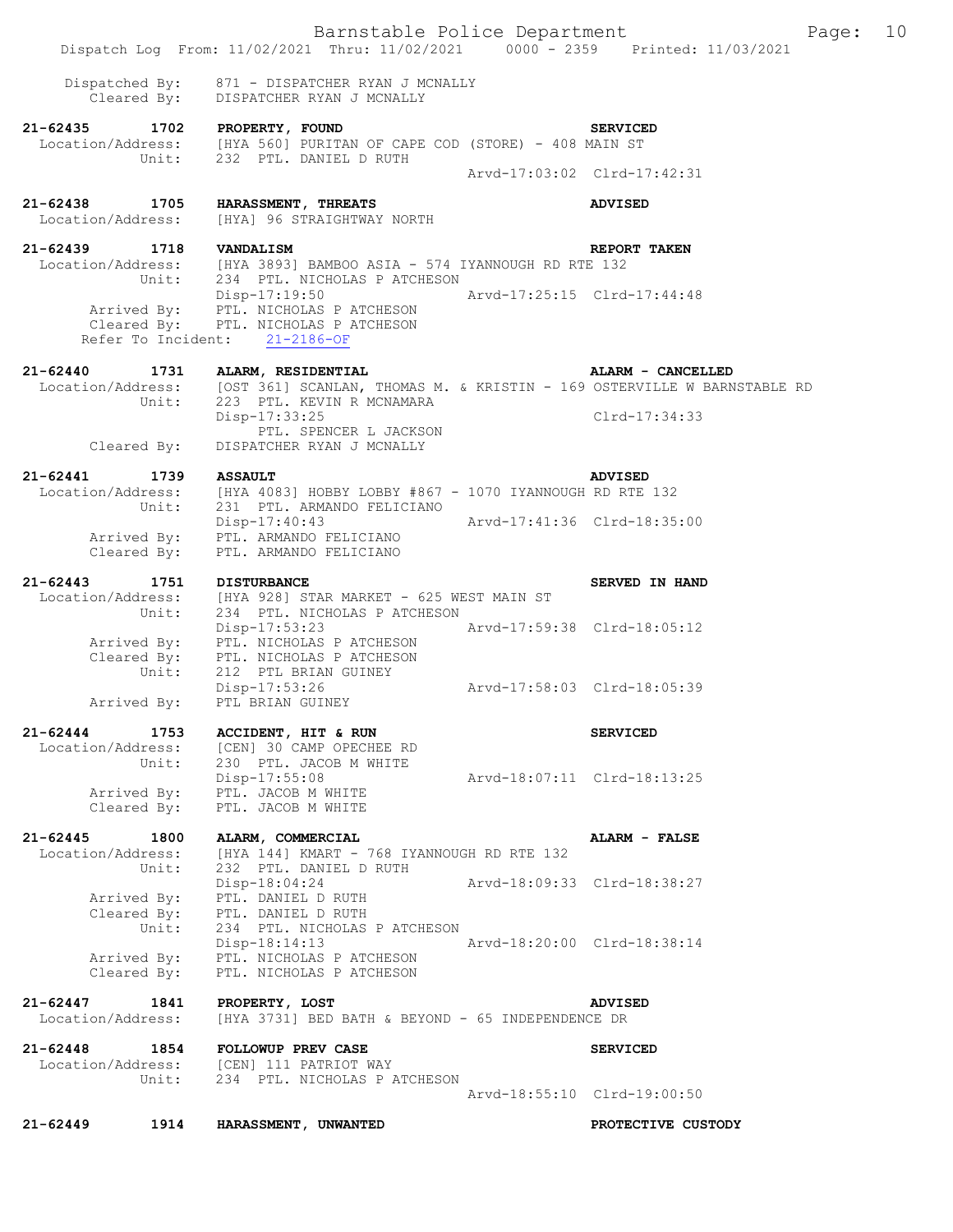## Barnstable Police Department Fage: 11

|                               | Location/Address:          | [BAR] 270 COMMUNICATION WAY                                                                                      |                             |                                              |
|-------------------------------|----------------------------|------------------------------------------------------------------------------------------------------------------|-----------------------------|----------------------------------------------|
| 21-62459                      | 2132                       | <b>ASSIST</b>                                                                                                    |                             | Merge: 21-62458 By: 867                      |
| Dispatched By:                | Arrived By:                | 329 - PTL. DENISE A BALDNER<br>PTL. DENISE A BALDNER                                                             |                             | Arvd-21:33:43 Clrd-21:37:51                  |
|                               | Unit:                      | $Disp-21:23:40$<br>Cleared By: PTL. DENISE A BALDNER<br>214 PTL. DENISE A BALDNER                                |                             | $Clrd-21:32:25$                              |
| 21-62458<br>Location/Address: | 2118<br>Unit:              | <b>ASSIST</b><br>[BAR 149] HYANNIS SUN SELF STORAGE - 270 COMMUNICATION WAY Apt. #7<br>214 PTL. DENISE A BALDNER |                             | <b>ADVISED</b>                               |
|                               |                            |                                                                                                                  |                             | Arvd-21:05:19 Clrd-21:15:37                  |
| 21-62457                      | 2104<br>Unit:              | <b>FOLLOW UP</b><br>Location/Address: [HYA] 24 CROCKER ST Apt. #B<br>232 PTL. DANIEL D RUTH                      |                             | <b>SERVICED</b>                              |
| Arrived By:<br>Cleared By:    |                            | PTL. KEVIN R MCNAMARA<br>PTL. KEVIN R MCNAMARA                                                                   |                             |                                              |
|                               | Unit:                      | 223 PTL. KEVIN R MCNAMARA<br>$Disp-20:11:55$<br>PTL. SPENCER L JACKSON                                           |                             | Arvd-20:24:15 Clrd-20:44:47                  |
| 21-62455<br>Location/Address: | 1959                       | ASSIST, KEEP PEACE<br>[OST 215] COLEMAN, NAOMI - 47 FIRST AVE                                                    |                             | <b>SERVICED</b>                              |
|                               | Arrived By:<br>Cleared By: | PTL. NICHOLAS P ATCHESON<br>PTL. NICHOLAS P ATCHESON                                                             |                             |                                              |
|                               | Unit:                      | $Disp-20:00:13$<br>234 PTL. NICHOLAS P ATCHESON<br>$Disp-20:01:13$                                               |                             | Clrd-20:01:16<br>Arvd-20:01:28 Clrd-20:04:30 |
| Location/Address:             | Unit:                      | [HYA 3615] CAPE COD CARZ LLC. - 153 CORPORATION ST<br>231 PTL. ARMANDO FELICIANO                                 |                             |                                              |
| 21-62454                      | 1958                       | ALARM, COMMERCIAL                                                                                                |                             | <b>SERVICED</b>                              |
| 21-62452<br>Location/Address: | 1921                       | ACCIDENT, PROPERTY DAMAGE<br>[HYA] 1220 PITCHER'S WAY @ 910 BEARSE'S WAY                                         |                             | Merge: 21-62451 By: 882                      |
|                               |                            | Arrived By: PTL. NICHOLAS P ATCHESON<br>Cleared By: PTL. NICHOLAS P ATCHESON<br>Refer To Accident: 21-936-AC     |                             |                                              |
|                               |                            | Unit: 234 PTL. NICHOLAS P ATCHESON<br>Disp-19:21:34                                                              | Arvd-19:26:55 Clrd-19:51:34 |                                              |
| 21-62451                      |                            | 1921 ACCIDENT, PROPERTY DAMAGE<br>Location/Address: [HYA] 910 BEARSE'S WAY @ 1220 PITCHER'S WAY                  |                             | REPORT TAKEN                                 |
|                               | Age:                       | 51<br>Charges: INCAPACITATED PERSONS, ASSISTANCE TO FACILITY OR PROTECTIVE CUSTODY                               |                             |                                              |
|                               |                            | P/C: RODRIGUES, ADILSON A<br>Address: HOMELESS HYANNIS, MA                                                       |                             |                                              |
|                               | Refer To $P/C$ :           | Cleared By: LT. JENNIFER P ELLIS<br>$21 - 1826 - AR$                                                             |                             |                                              |
|                               |                            | Dispatched By: 220 - LT. JENNIFER P ELLIS<br>Arrived By: LT. JENNIFER P ELLIS                                    | Arvd-19:40:50 Clrd-19:41:30 |                                              |
|                               |                            | Cleared By: PTL. DENISE A BALDNER<br>Unit: 203 LT. JENNIFER P ELLIS                                              |                             |                                              |
|                               | Arrived By:                | Disp-19:28:34<br>PTL. DENISE A BALDNER                                                                           | Arvd-19:32:22 Clrd-20:01:50 |                                              |
|                               | Unit:<br>Unit:             | 212 PTL BRIAN GUINEY<br>Disp-19:19:04<br>214 PTL. DENISE A BALDNER                                               |                             | Arvd-19:25:57 Clrd-19:41:07                  |
|                               | Unit:<br>Cleared By:       | 232 PTL. DANIEL D RUTH<br>Disp-19:19:01<br>DISPATCHER RYAN J MCNALLY                                             |                             | Arvd-19:26:00 Clrd-20:02:01                  |
|                               |                            |                                                                                                                  |                             |                                              |